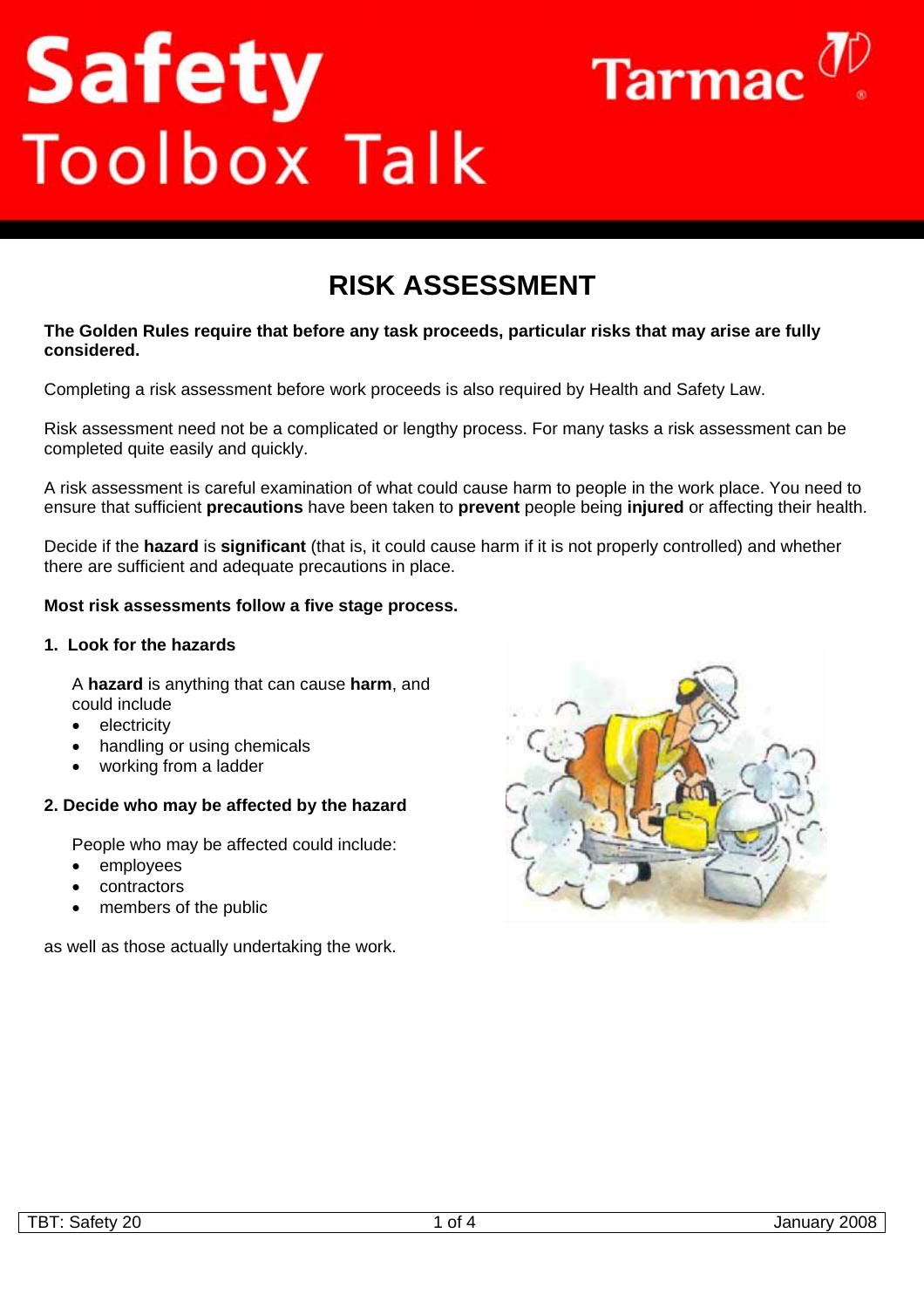### **3. Evaluate or consider the risks arising from the hazard, and decide whether the existing precautions are adequate, or whether more needs to be done**

Consider how likely it is that the hazard will cause harm (injury or ill health).

You need to decide whether you have done all the law requires you to do (guarding dangerous parts of machinery, for example), whether generally acceptable industry standards are in place (no work above 2m on a ladder without fall prevention in place, for example), and whether you have done all that is reasonably practicable.

Reasonably practicable means that you must do all that you can taking account of the effort in time and money versus the benefit in improved safety.

You must aim to reduce the risk of injury or ill health to the lowest reasonably practicable level.





### **When controlling risk, the following measures should be considered**.

- Can we remove the hazard altogether?
- Try a less risky option.
- Prevent access to the hazard (by improved guarding, for example).
- Organise work to reduce exposure to the hazard.
- Ensure appropriate personal protective equipment is used.
- Ensure adequate welfare facilities are available to deal with contamination and provide adequate first aid.

# **4. Record your findings**

You must record the significant findings of the risk assessment – that is - keep a written record.

You must inform people who could be affected by the task about the findings of the risk assessment.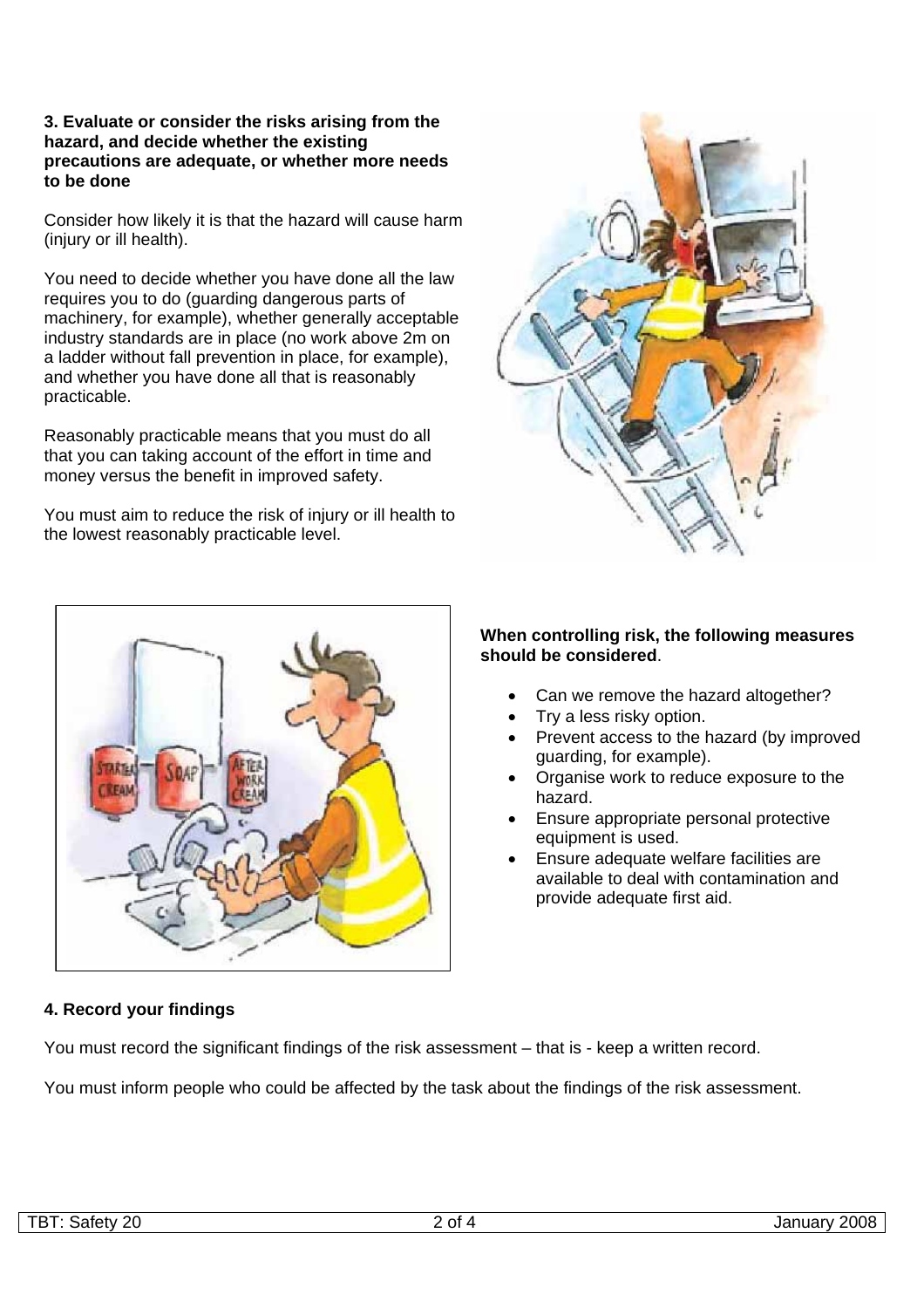The people involved in the task should assist with **producing the risk assessment.** 

The risk assessment must be suitable and sufficient, but it does not have to be perfect. The risk assessment must show that:

- a proper check was made
- you asked who might be affected
- you dealt with the obvious significant hazards, taking into account the number of people who might be involved
- the precautions are reasonable, and the remaining risks are low.





Sooner or later you will bring in new machines, substances and procedures which could lead to new hazards.

If there is any significant change, add to the assessment to take account of the new hazard. Don't amend your assessment for every trivial change, or still more, for each new job; but if a new job introduces significant new hazards of its own, you will want to consider them in their own right and do whatever you need to keep the risks down.

In any case, it is good practice to review your assessment from time to time to make sure that the precautions are still working effectively.

|              |                                                                 | A                                 | B                                                                                   |                                                                                                               |
|--------------|-----------------------------------------------------------------|-----------------------------------|-------------------------------------------------------------------------------------|---------------------------------------------------------------------------------------------------------------|
| 1            | What is the purpose of a<br>risk assessment?                    | To identify risks                 | To create unnecessary<br>paperwork                                                  | To assess and control<br>risks to an acceptable<br>level                                                      |
| $\mathbf{2}$ | How many stages are<br>usually followed when risk<br>assessing? | 4                                 | 5                                                                                   | 6                                                                                                             |
| 3            | What is reasonably<br>practicable?                              | No level of risk is<br>acceptable | High risk ignored, even<br>though it can be<br>eliminated at relatively<br>low cost | A balance of risk versus<br>the cost, time and<br>trouble needed to<br>control risk to an<br>acceptable level |
| 4            | What needs to be recorded?                                      | Insignificant risks               | Significant risks                                                                   | <b>Both</b>                                                                                                   |
| 5            | When does it need<br>reviewing?                                 | After a certain<br>time period    | <b>Never</b>                                                                        | Following any<br>significant change                                                                           |

# **QUESTIONS – (there may be more than one correct answer)**